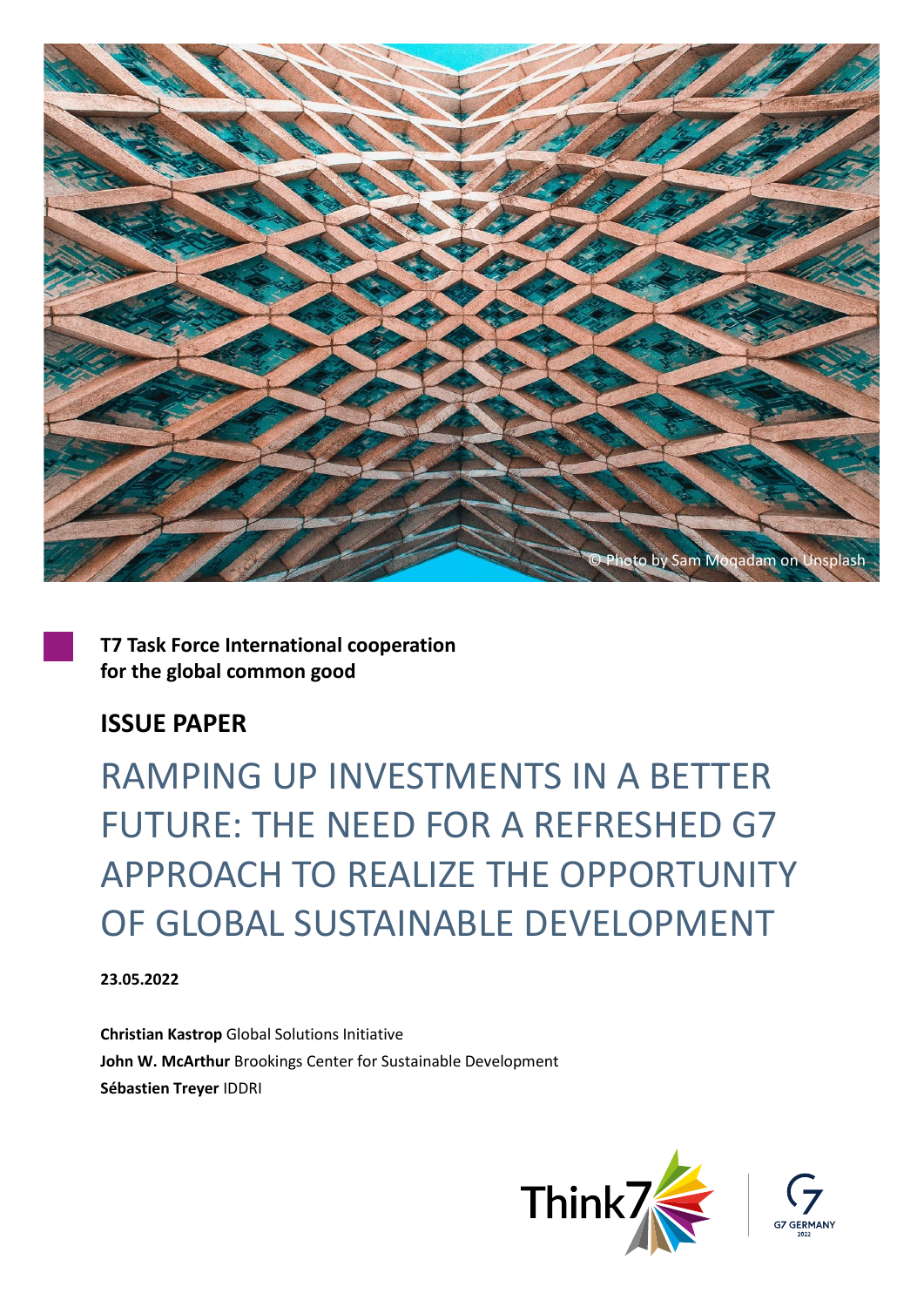## Abstract

**The world's systems of international cooperation are facing three great conflicts at once: violent conflict in Ukraine, political conflict between great powers, and a fissure between the near-term priorities of the world's rich and powerful societies and the long-term needs of both poorer societies and the planet itself. The first two conflicts exacerbate the third. Amid massive investment shortfalls, the global sustainable development agenda is on the brink. Next year, 2023, will mark the midpoint to the Sustainable Development Goal deadline of 2030. It's high time to start preparations for a better "second half" of the SDG era. The G7 needs to be a two-pronged leader, one that lends all its supportive muscle to mobilize required forms of capital while also leading through the power of its own influential example. Three deep structural changes over the past two decades have shifted the context for G7 contributions: (1) the smaller relative power of G7 countries on the global stage, (2) the more complex and fragmented policy terrain, and (3) the flawed heritage of high-profile G7/8 commitments. Amid the world's deep practical interconnections between the "infrastructure agenda," the "climate agenda," and the "sustainable development agenda," all G7 countries need to prioritize their domestic implementation of the SDGs. In parallel, they need to help mobilize a massive scale-up of public and private resources for global sustainable development. This includes partnering with other countries to instigate profound changes in the scale and business models of the multilateral development banks, while also taking a leadership role to promote SDG alignment in public and private financing systems. G7 efforts relating to infrastructure should be pursued in the larger context of the 2023 moment for the SDGs and existing efforts coordinated through the G20 and elsewhere. The G7 can further consider a range of proposals to boost a partnership-driven approach to international cooperation on specific issues.** 

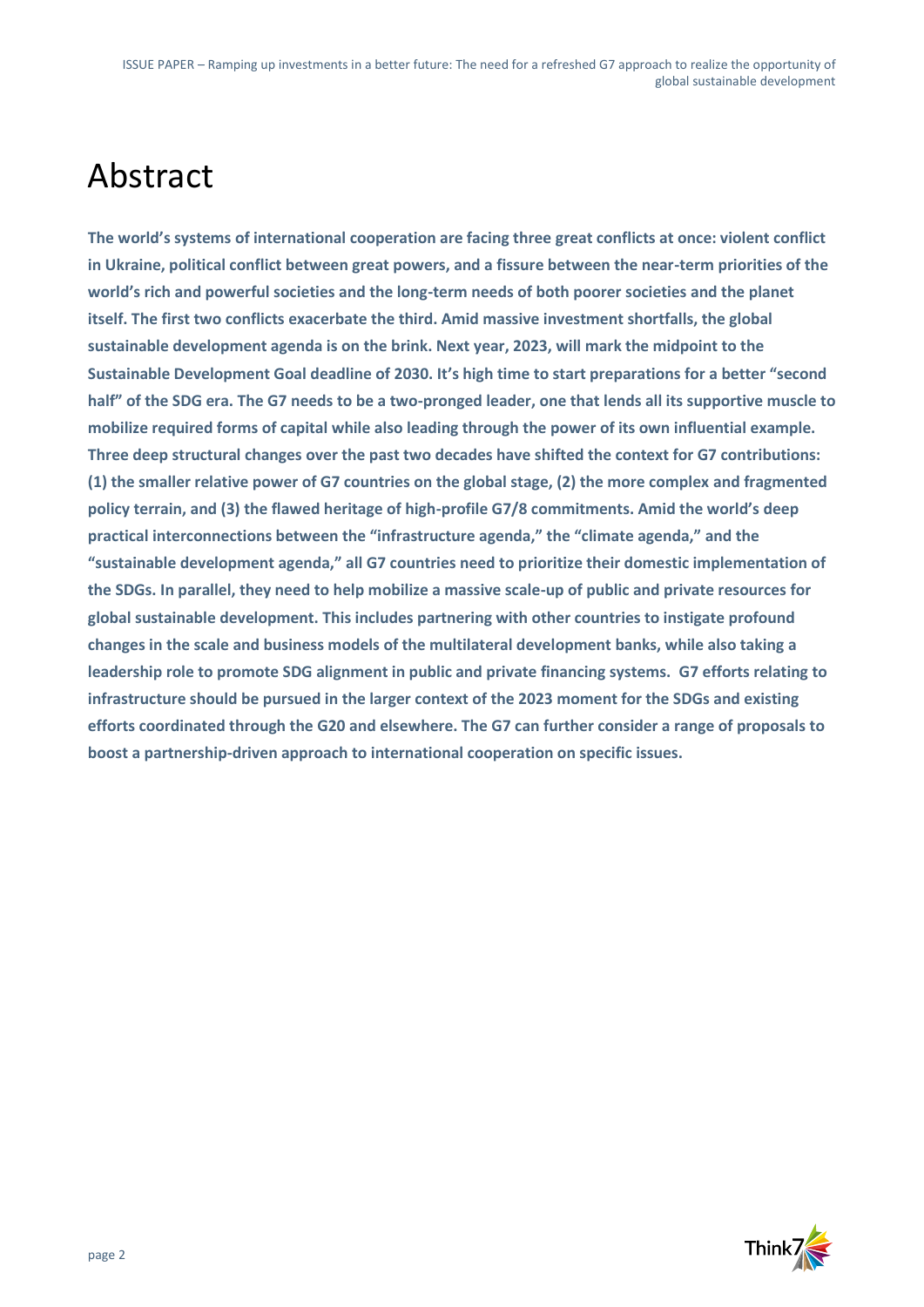## Introduction

The world's systems of international cooperation are facing three great conflicts at once. One is a violent conflict in Ukraine, which has called to question global institutional abilities to protect fundamental tenets of peace and avoid large-scale war. A second is a political conflict between great powers, who have differing perspectives on existing global systems and divergent priorities over how institutions should be updated. A third great conflict remains too often overlooked. It is the fissure between the near-term priorities of the world's rich and powerful societies and the long-term needs of both poorer societies and the planet itself.

Distressingly, the first two conflicts exacerbate the third. Broken supply chains, rising food prices, rising interest rates, and a lack of international consensus on shared priorities are causing extraordinary hardship for many developing economies, particularly on the heels of the COVID-19 pandemic. The upshot is massive investment shortfalls and a global sustainable development agenda on the brink. As recently stated by no less an authority than U.S. Treasury Secretary Janet Yellen in a major policy speech, "The response to date is just not to the scale that's needed. Experts put the funding needs in the trillions, and we've so far been working in billions."<sup>1</sup>

Against this backdrop, a growing number of policy leaders around the world are asserting that the global sustainable development agenda will fail unless there is a vast increase in public and private financial flows to their countries. The G7 has a crucial role to play in supporting this objective, but not through sheer force of economic and financial dominance. Instead, it needs to be a two-pronged leader, one that lends all its supportive muscle to mobilize required forms of capital while also leading through the power of its own influential example.

The German G7 presidency has underscored the importance of global cooperation for financing sustainable development in the specific context of a G7 initiative on infrastructure, with emphasis on energy and transport. These forms of infrastructure are not only essential for poverty reduction in emerging and developing economies. In many cases, they will also determine the long-term path for global greenhouse gas emissions. Moreover, infrastructure represents by far the largest share of global investment needs for the [sustainable development goals](https://sdgs.un.org/goals) (SDGs). Hence the global infrastructure financing agenda must be understood as the heart of the SDG financing agenda.

For most of the world's countries, especially developing countries, the SDGs and the broader [Agenda 2030](https://sdgs.un.org/2030agenda) frame a key marker of global cooperation, especially since they were agreed by all countries at the United Nations in 2015. While recognizing the pressing urgencies of the current geopolitical context, the G7 needs to adopt a larger framing to succeed in its geostrategic engagement. Structural shortfalls in sustainable development financing need to be tackled head-on, with an aim of reinvigorating the SDGs and Agenda 2030. The G7 needs to mobilize its full political support to help the world change course toward success.

Next year, 2023, will mark the midpoint to the SDG deadline of 2030. It´s high time to start preparations for a better "second half" of the SDG era. The coming year offers an opportunity to assess systematic gaps in

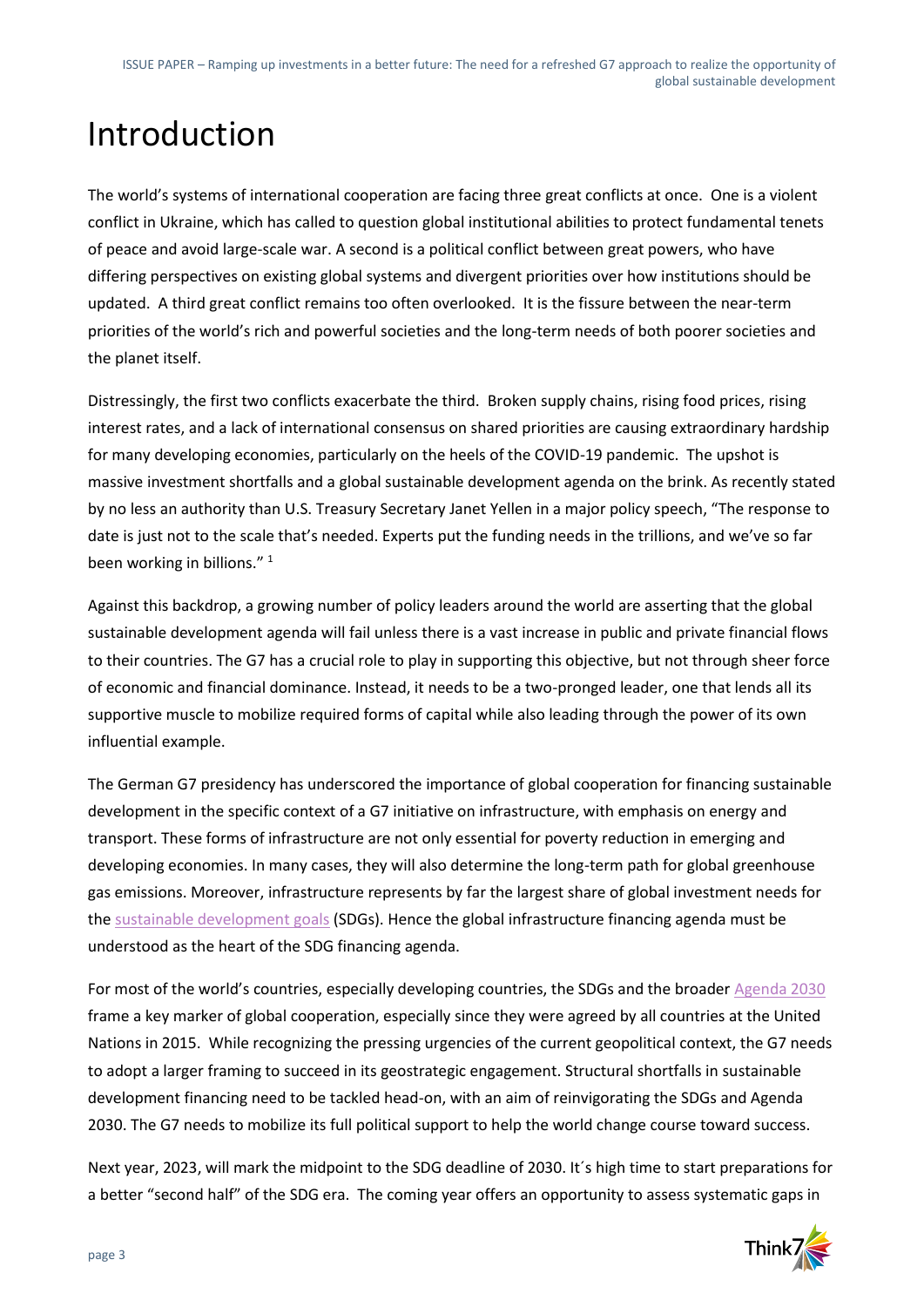outcomes, in inputs like financing, and in implementation systems. Recently emphasis on orders-ofmagnitude-scale financing shortfalls amounts to political elevation of key premises already embedded in the UN's 2015 Addis Ababa Action Agenda on financing for sustainable development.<sup>2</sup> The current paper recommends that the G7 to use this global political moment to reframe its conversations with the rest of the world, with an emphasis on leadership by example and humility regarding the nature of global political support that the G7 can best provide for the SDGs.

# Challenge: Renewing the G7's global role to align with the shifting global context

The G7's ability to provide global leadership on the world's sustainable development agenda hinges on recognizing the vast shifts in context for international cooperation over the past two decades. Simply put, the G7 cannot rely on 20-year-old political formulas. Doing so would be the political equivalent of using a landline telephone to connect with the metaverse. The world has changed dramatically, with new key players, new sources of influence, and new issues at the center of global conversation. Here we consider three of the deep structural changes over the past two decades that have shifted the context for G7 contributions: (1) the smaller relative power of G7 countries on the global stage, (2) the more complex and fragmented policy terrain, and (3) the flawed heritage of high-profile G7/8 commitments.

### **i) A smaller relative power**

Although the G7 still represents a significant bloc in the world economy, it has now shifted from being the dominant share to a minority share of global economic activity. From the 1970s through to 2000, as shown in Figure 1, the seven member economies were typically home to around two-thirds of all global economic activity. Due largely to the widespread successes of the international economy since the turn of the millennium, the share has been declining over recent decades. In 2000, the G7 represented 65 percent of world economic output. By the time of the 2005 Gleneagles Summit, the share had declined slightly, to 60 percent. Then the decline accelerated, as G7 countries struggled through the global financial crisis and many emerging economies continued to thrive. By 2010, the G7 share of the world economy dropped below 50 percent for the first time. By 2015, the share was down to 45 percent, roughly the same ratio that holds today.

Forty-five percent still represents considerable global economic heft, but it requires a new mindset for navigating policy priorities with the rest of the world. The growing absolute and relative strength of emerging markets and development economies (EMDEs) resets the balance of geopolitical power. EMDEs prompt updated definitions of "systemically important" countries. They rightly demand greater voice and alignment between their own priorities and priorities for global governance and cooperation. They also represent priority growth markets in which many G7 industrial leaders hope to prosper. For all these

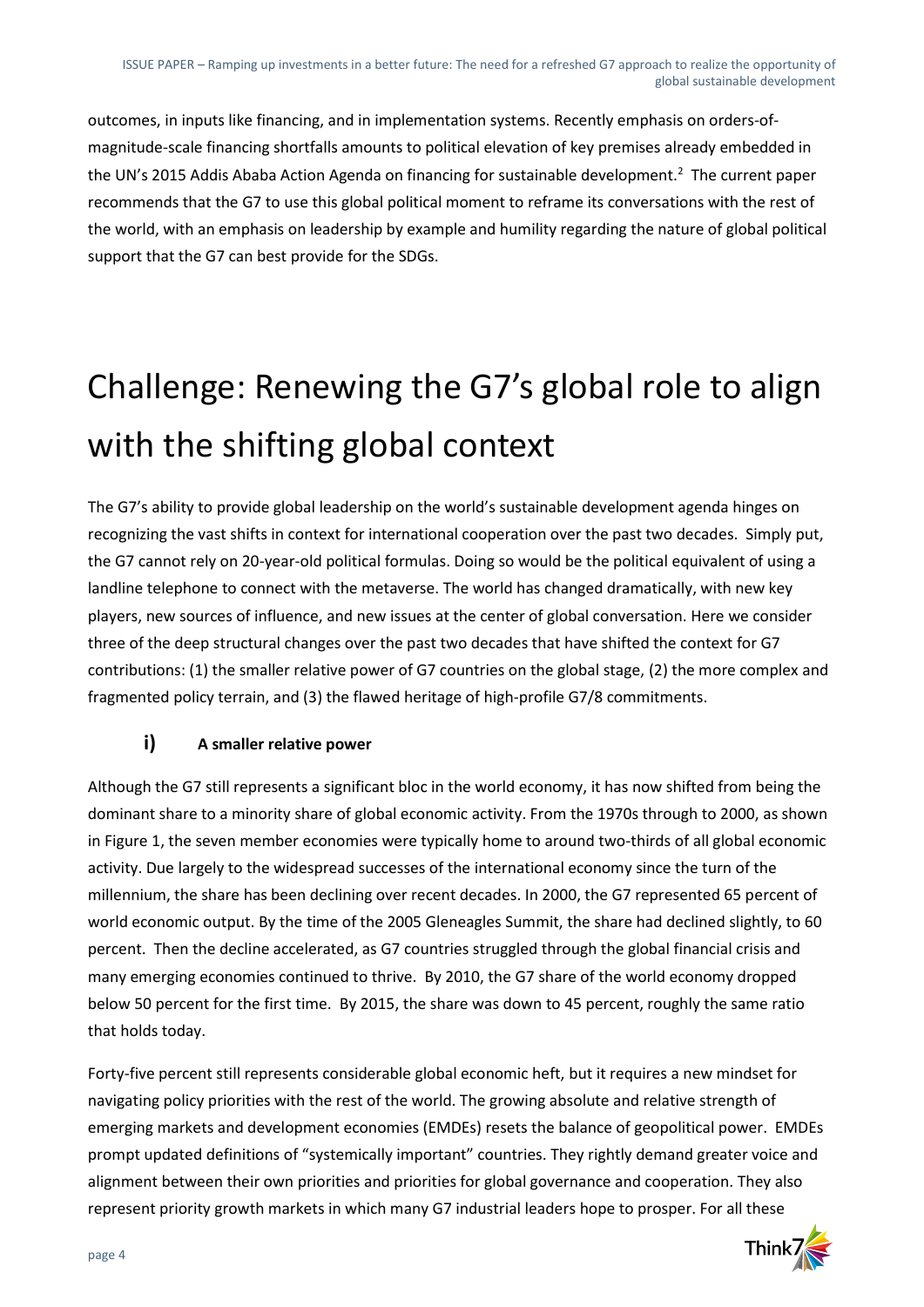reasons and more, the G7 needs to approach the rest of the world with a mindset not of issuing pronouncements from the center of power, but more of seeking collaboration among strategic peers.



**Figure 1: G7 share of world GDP, 1971-2020**

Source: Authors' calculations based on World Bank, World Development Indicators 2022.

The need for updated approaches to global economic cooperation came to a head during the Global Financial Crisis of 2008/9. This required policy coordination far beyond the G7 and catapulted the G20 to become the premier geo-economic forum. Over the subsequent decade, the G20 has become increasingly regularized as a venue for global economic coordination, even if not with a high degree of urgency or decisive decision-making outcomes. The G20 also lacks representation from low-income countries and sub-Saharan Africa in particular, but it is nonetheless the foremost vehicle for political and policy coordination between the world's largest economies – a label that would have been informally granted to the G7 not too long ago.

#### **ii) More complex policy terrain**

Over the past two decades, a tectonic shift has also taken place in the baseline priorities for international policy cooperation. In the early 2000s, global development cooperation priorities typically referenced development assistance, trade liberalization, and market-based economic reforms. Within the G7, this often implied a focus on lending support to the world's poorest countries. By the late 2010s, many lowincome countries had graduated to formal middle-income status, while still confronting enormous poverty challenges alongside an evolving mix of economic, social, and environmental issues. This included heightened concerns around inequality, interwoven with debates within the richest countries, particularly considering imbalances in who caused the Global Financial Crisis and who bore the consequences. Global

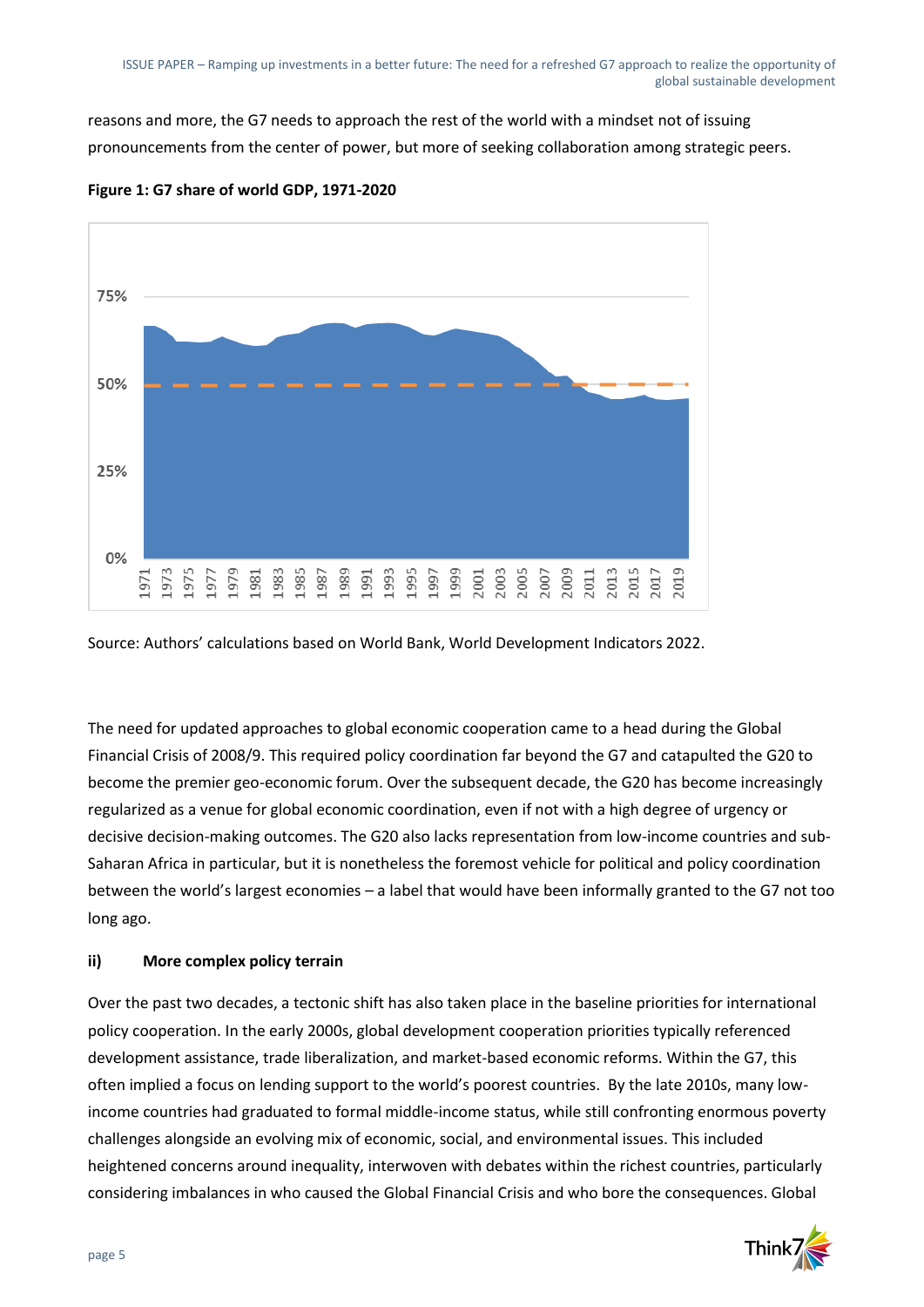crises in food prices and fuel prices only exacerbated policy duress for many EMDEs, as did an intensifying array of extreme weather events. This was matched by heightened global concerns about climate change alongside other major global environmental challenges, like deforestation, biodiversity loss, and threats to life in the ocean.

The shifting policy norms ultimately became embodied in the transition from the Millennium Development Goals (MDGs) to the SDGs. The MDGs became a driving force for international cooperation from 2000 to 2015, anchored in an "international development" premise of rich countries like the G7 scaling up support for basic needs towards measurable objectives in the poorest countries. This has been succeeded by the "sustainable development" premise, which extends beyond the MDG frame to capture the foremost economic, social, and environmental challenges being faced across all countries, independent of their (often rapidly changing) levels of average income.

Whereas the MDG challenge often boiled down to which countries were richer or poorer, the SDG challenge boils down to an interconnected set of economic, social, and environmental problems that no country has yet fully solved.<sup>3</sup> They range from promoting economic prosperity in a manner that supports human well-being, to decoupling prosperity from depleting natural resources and the global commons, to forging new norms such that all people have equal opportunity to participate in societal progress. It is not possible to rank countries simplistically in terms of which ones are doing better. For example, higher average incomes provide no guarantee of reductions in discrimination, and often just the opposite. Global movements of #MeToo, Black Lives Matter, and indigenous rights all place equal emphasis on G7 countries' own domestic challenges as on global challenges of human deprivation.

Dynamic technological revolutions only underscore the shifting opportunity set. While new digital technologies, for example, can foster unprecedented new forms of cooperation, they also bring huge downsides when disinformation and manipulation undermine open societies and incentives for social and political collaboration. This adds to widening cultural gaps in perception of the global needs. It can further undermine global cooperation on the SDGs and make any joint effort more complex. The G7 therefore may take up a specific leadership role as a more likeminded group of democratic, open societies.

The global pandemic of COVID-19 only amplified the increasingly complex landscape for international cooperation, and any role the G7 might wish to play in helping to advance it. The U.S. withdrawal from the World Health Organization in 2020, even if reversed in 2021, framed a blow to multilateral cooperation for global public health, adding tensions on top of reversals in commitment to the 2015 Paris Climate Agreement. In parallel, political strains between the U.S. and China having impeded the G20's ability to tackle both pandemic management and strategies for widespread economic resilience and social recovery. Rising trends of authoritarianism have also placed fundamental issues of political values at the heart of G20 policy debates. Despite major efforts from the host Indonesian government to revitalize the G20's role in 2022, Russia's recent invasion of Ukraine has exacerbated the geopolitical uncertainty around what the group will be able to achieve in the near term.

These challenges help to frame the opportunity for the G7. From one angle, the G7 also needs broader forums like the G20 to succeed on issues of global economic importance, alongside the success of other

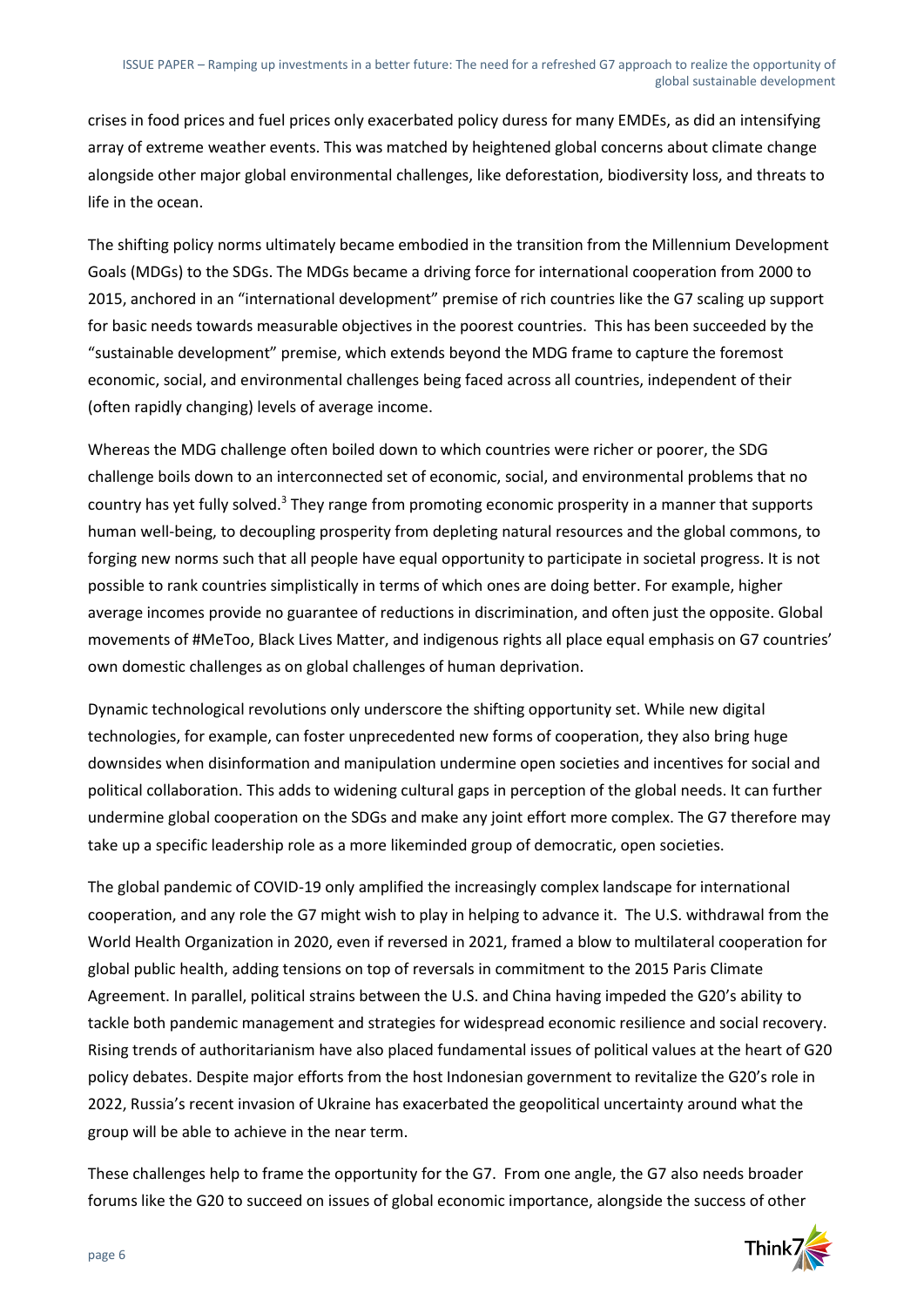multilateral bodies on issues of relevant jurisdiction. From another angle, the G7 cannot succeed on most of its global priorities without the collaboration of most members of the G20 and other countries too. The G7 needs to focus on growing cooperation with parties that represent major shares of the world's economic interests and political interests while also anchoring in the pursuit of common values.

For these reasons, G7 countries have as much responsibility to role model their own innovative approaches to advancing the SDGs domestically as they do to support SDG progress globally. They need to exhibit credibility in tackling sustainable development challenges at home to have credibility in supporting relevant challenges abroad. The latter includes both countries that require external resources to make greater progress, and issues that require cross-border cooperation to succeed. The global fight to tackle climate change amounts to a fusion of these two dimensions. Consistent with Secretary Yellen's recent major speech, the world requires a multi-trillion annual scale-up in available financing for sustainable infrastructure in emerging market economies. This is essential for achieving a global greenhouse gas mitigation strategy consistent with only a 2-degree Celsius average global temperature rise. As dominant shareholders in existing international institutions and well-positioned leaders for creating updated institutions, the G7 countries have an outsized role and responsibility to play in seeding, scaling up, and financing the multilateral mechanisms that can help bring this universal priority to fruition.

#### **iii) A heritage of flawed commitments**

Amid the complexities of a shifting geopolitical landscape and evolving global policy priorities, the G7 also faces a key challenge of its own making. Its own history of shortfalls in outward-oriented commitments has led to a credibility gap for future attempts at leadership commitments. Around the turn of the millennium, the G7's outward-oriented responsibilities were a regular pillar of its deliberations, particularly relating to issues of extreme poverty and deprivation. This ranged from the historic debt relief commitments at the 1999 summit in Germany to the commitments toward global health over multiple years in the early 2000s.

For many policymakers and activists, the 2005 Gleneagles Summit (of the then-G8) marked the group's apogee of high-profile commitments to global cooperation. With strong political leadership from the host U.K. government and a widespread public advocacy campaign linked to the Millennium Development Goals and reducing poverty in Africa, G7 leaders committed to double their collective official development assistance to Africa by 2010. This came alongside a May 2005 agreement of the European Union's first 15 members, all of whom agreed to deliver 0.51 percent of national income as official development assistance (ODA) by 2010, and then 0.7 percent by 2015. The EU15 commitment included France, Germany, Italy, and the United Kingdom among G7 members.

Unfortunately, despite some countries like the UK following through on their individual commitments, the G7's collective pledge for 2010 fell well short, as did the EU15's collective pledges for 2010 and 2015. By 2015, the UK was the only G7 country fulfilling the 0.7 percent ODA pledge, with Germany subsequently meeting the benchmark in 2016 and again in 2020. Altogether, the collective implementation gaps led to widespread frustration and malaise among policymakers and activists. With a sense that even the most high-profile G7 collective commitments could not be trusted, many protagonists took the view that such pledges were no longer worth the effort even to pursue. On top of the key structural issues discussed

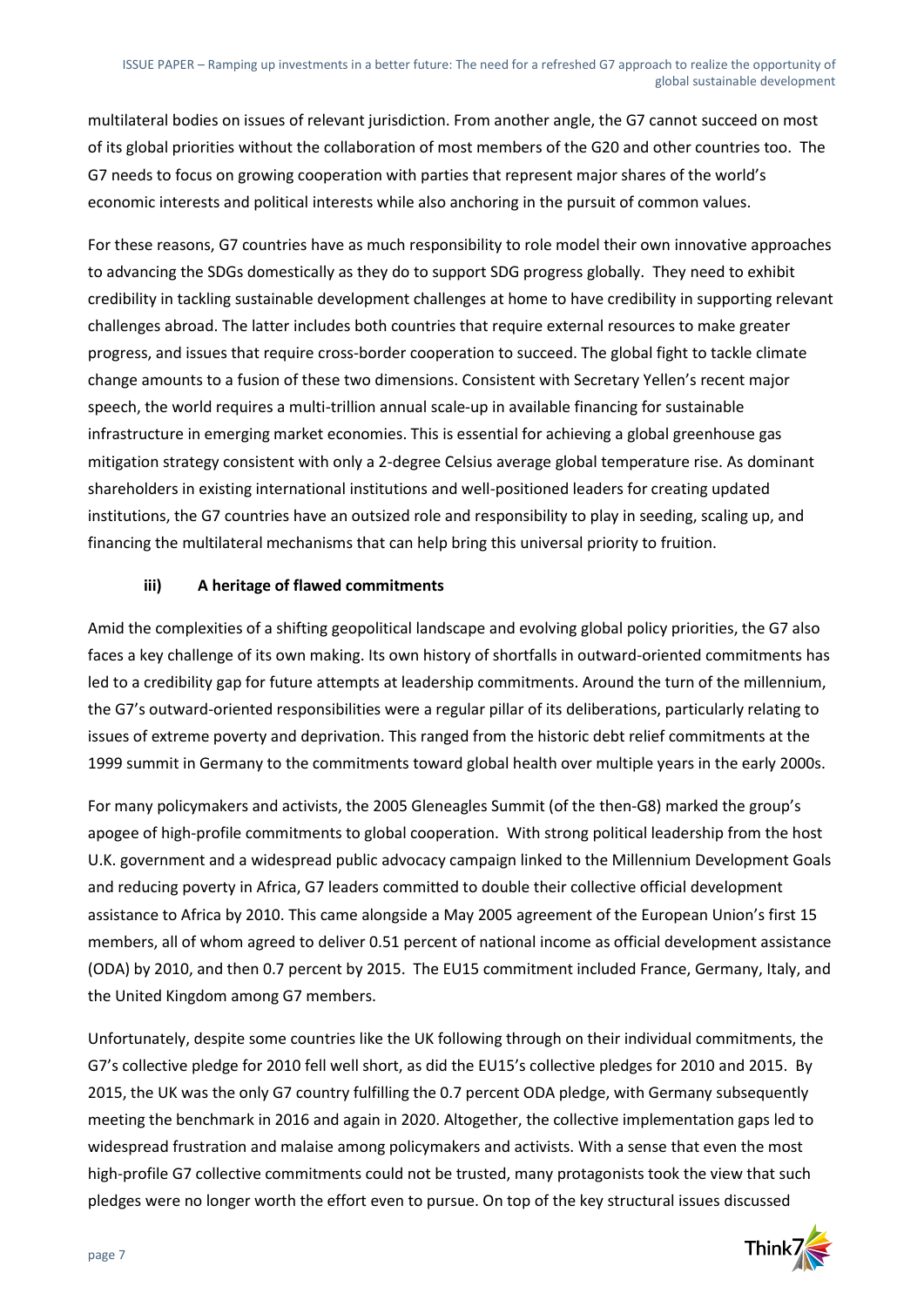above, the G7 faded in prominence as a key venue for global cooperation commitments and decisionmaking. The issue was only amplified in late 2021, when the UK lowered its near-term ODA commitment down to 0.5 percent of gross national income.

The challenge of weak commitments extends beyond financial pledges. It was only four years ago, for example, when the U.S. President announced shortly after leaving the 2018 Canada-hosted G7 summit that he no longer supported the painstakingly negotiated outcome agreement. Meanwhile, on the SDG agenda itself, the U.S. remains an international outlier for its lack of follow-through on its own 2015 commitments. By the end of 2021, 176 out of 193 UN member states had presented their own Voluntary National Reviews (VNR) on SDG implementation. As of May 2022, the U.S. remains the only G20 country not to have committed to present its own VNR. When the largest and most influential member of the G7 is not able to follow through on a core pillar of international policymaking, it sends a huge signal of non-cooperation with the rest of the world. It also misses out on an enormous opportunity for improved policymaking in its own interests, one that is shared across the G7 membership. <sup>4</sup>

## Repositioning the G7 on global sustainable development

The G7 needs to internalize a political reframing of the global sustainable development challenge. This needs to be done with a view to broadening the understanding of the policy landscape, rekindling others' faith in the value of its own commitments, and investing in external collaborations toward collective success.

Conceptually, the G7 can promote heightened awareness of the deep practical interconnections between the "infrastructure agenda," the "climate agenda," and the "sustainable development agenda." At a practical level, physical infrastructure represents the largest share of the sustainable development investment gap, and it is exactly these investments that will be crucial to setting the global trajectories for both greenhouse gases and collective prosperity. The German G7 Presidency already stresses infrastructure as one of its priorities, but these deep linkages and potential tradeoffs need to be addressed on an ongoing basis. An expanded definition of infrastructure can help do this, emphasizing not just energy, transportation, and digital infrastructure, but also infrastructure for health, education, and environmental sustainability.

To renew faith in G7 commitments, member countries need to lead by example and show how they can each achieve the SDGs domestically, against common scorecards in the context of their respective national political systems.<sup>5</sup> For most of the G7, most shortfalls in local SDG economic, social, and environmental benchmarks are not a product of macro financing gaps, even if issues like low-carbon infrastructure still require significantly scaled up investments. G7 countries were already spending more than \$11 trillion on SDG-related public financing in 2015, on a path toward \$15 trillion by 2030.<sup>6</sup> Increased short-term spending

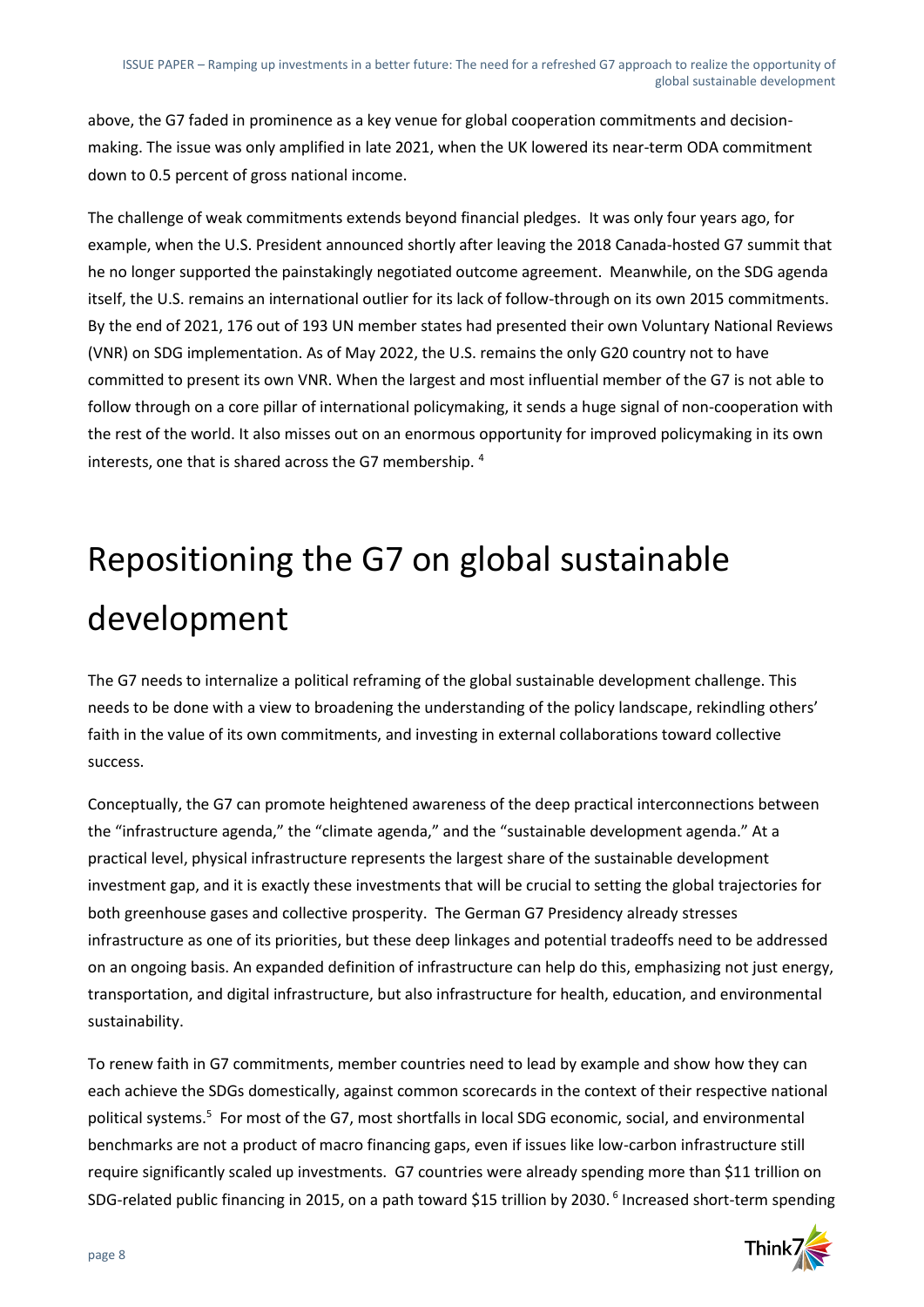due to COVID-19 likely contributed to targeted gains on some countries' SDG trajectories too. But the G7's domestic SDG gaps are often driven by institutional and policy shortfalls more than financing shortfalls. Implementation priorities can range from aligning policy incentives to financing needed innovations, matching resources to needs, and renovating service delivery mechanisms to target people otherwise left behind.

Concurrently, the G7 needs to think afresh about its strategic imperative in supporting EMDEs to finance their own sustainable development priorities. At one level, the G7's ambitions for geopolitical alliances will hinge on recognizing and supporting EMDEs' economic interests in fighting poverty and promoting prosperity. At another level, the G7's climate change goals will only be met if EMDEs have access to the financing required to build the low-carbon infrastructure essential to promoting their own economic development. The same infrastructure will be a foremost factor in determining all of humanity's long-term emissions trajectory.

Perceptions matter too. While EMDEs have faced roughly a trillion-dollar annual shortfall relative to their sustainable development financing needs,<sup>7</sup> the G7 and other high-income countries have had access to near-unlimited deficit financing throughout the COVID-19 pandemic. In absolute terms, high-income countries quickly mobilized \$12 trillion to buffer their own economies. But they have not been able to muster a comparable scale of financing for urgent global investments over the coming decade.

Importantly, sustainable development finance requires all forms of finance: domestic public resources, international public resources, private resources, and blended resources. It is not a simplistic "foreign aid" agenda. Yes, ODA forms an essential piece of the puzzle and gaps need to be addressed, especially for lowand lower-middle-income countries. But even a fully delivered 0.7 percent commitment from the G7 would generate less than \$300 billion per year. Each of these dollars is crucial for targeted public investment purposes in resource-constrained countries, but they also need to be understood in the broader global context of \$21 trillion in SDG-related public budgets that countries around the world were already spending domestically in 2015, on a path toward more than \$32 trillion in 2030, prior to the outbreak of COVID-19.<sup>8</sup>

At a macro scale, the G7 economic output adds up to roughly \$40 trillion per year. Over the course of the coming decade this amounts to \$400 trillion, even if there were to be no economic growth. It's not outlandish to think the same economies could find creative ways to mobilize an incremental \$1-2 trillion of public and private financing per year, or \$10-20 trillion overall, for the world's collective sustainable development priorities. This would merely be matching the scale of finance mobilized just for domestic purposes over the past two years – but now to finance global challenges in which the world shares a common interest.

To be sure, a successful sustainable development investment strategy hinges on more than just adequate volumes. For example, the G7 needs to address that fact that a significant share of its existing external financial flows, both public and private, are not aligned or even compatible, with the SDGs. In its recent publication *Achieving SDG Results in Development Co-operation*<sup>9</sup> , the OECD points out that many development partners use the SDGs to describe their co-operation policies, but barely half of them have an institutional results framework even partly aimed at achieving SDG results. Lack of SDG alignment starts

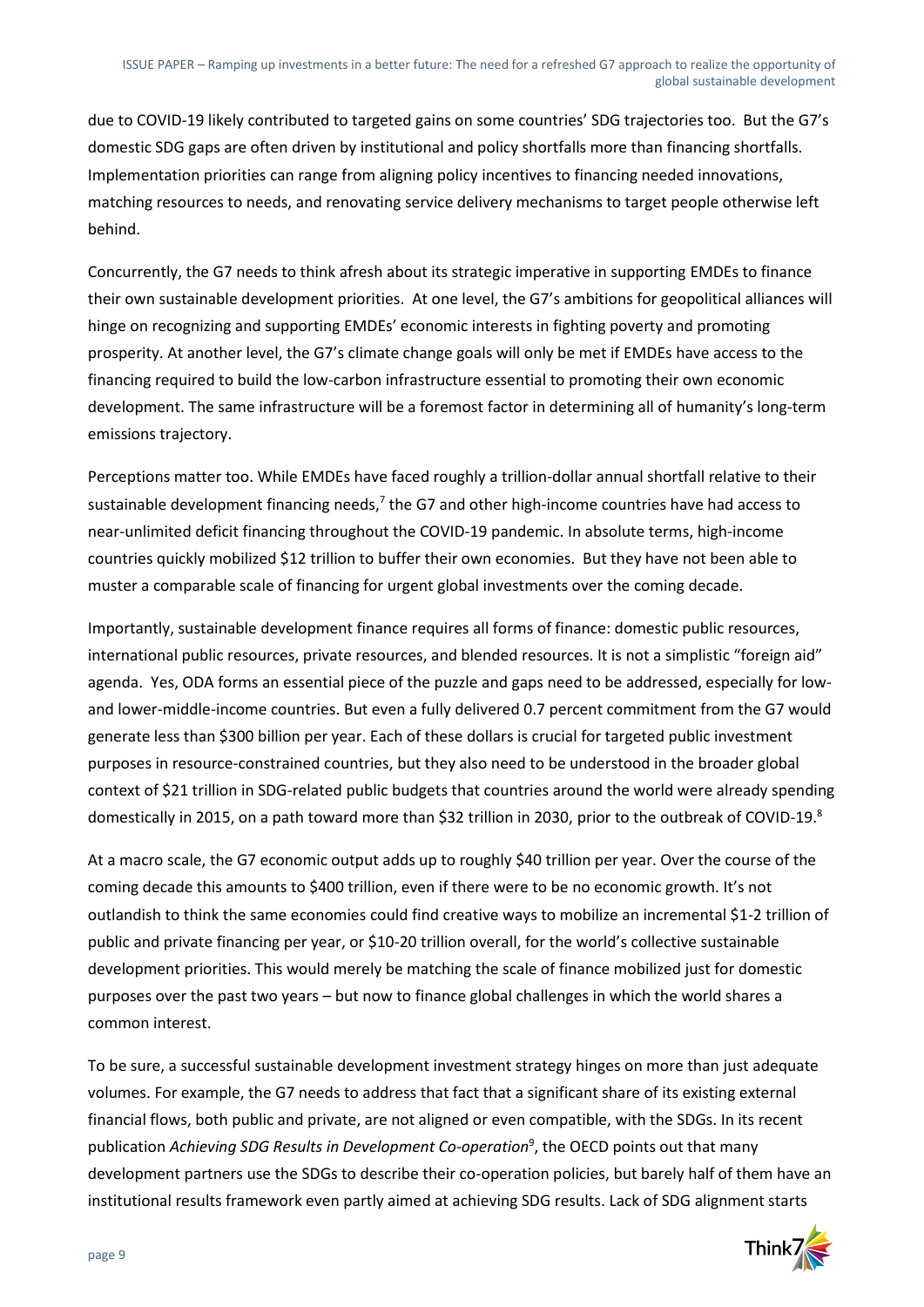with lack of a common language and interpretation, the consequences of which are a muddying of both priorities and measures of progress: "Too high-level goals or targets, and insufficiently ambitious definitions of SDG-alignment, run the risk of SDG washing – for example, any economic activity contributes to at least one or more SDGs through job creation" (OECD & UNDP, 2020).

The efficiency and societal impact of sustainable development investments will all be crucial, as will a multidimensional lens to progress. The SDGs were not conceived as targets each to be met in isolation, but as a mutually supportive package. Externalities in food systems, and other complex economic, social, and environmental interfaces all need to be understood. There needs to be a focus on principles of integration, transformation, and leaving no one behind.<sup>10</sup> Synergies cannot be taken for granted and do not occur automatically. One missing ingredient—be it efficient governance, health system, or energy provision, or better management of natural resources—can have spillover effects throughout an economy and society. The international community still lacks a suitable global framework for pulling these interconnections together.<sup>11</sup> Translating these ambitions into operational approaches will be a difficult if still essential task.

## Proposals: How could the G7 help lead on global sustainable development?

The 2022-23 window frames a critical moment for the world to consider how far off track it remains from reaching SDGs in 2030, the stark consequences of inertia in translating goals to action, and the essential scale-up of investment resources required to turn the trends around. The G7 bears important responsibilities for the world being in its current situation and can undertake key responsibilities in helping the world move forward. At the same time, the rest of the world will not wait around for the G7 to catch up with the sustainable development agenda. If the G7 wants to help co-create the new agenda, then it quickly needs to update its approach to SDG cooperation and to leadership by example. Success requires understanding variations in progress across issues and geographies, charting key drivers of success, and amplifying successful undertakings to build momentum toward thornier problems not yet solved.

Below we share several propositions that the G7 could help advance with urgency to tackle this challenge:

First, all G7 countries need to show they can follow through on existing commitments to sustainable development by galvanizing their domestic implementation of the SDGs. This will require national leaders to find the appropriate language, mechanisms, and scorecards to help guide domestic success. Current implementation is varied across the group. Sometimes the goals serve more as a form of political statement lacking tangible implementation, as in France. Sometimes it is more institutionalized, like in Germany or Japan. And in cases like the U.S., it remains generally overlooked at the federal level. Canada's Office of the Auditor General has critiqued the federal government's lack of SDG implementation systems as of 2021, $^{12}$ but Prime Minister Trudeau has recently been named co-chair of the UN's SDG Advocates group, offering

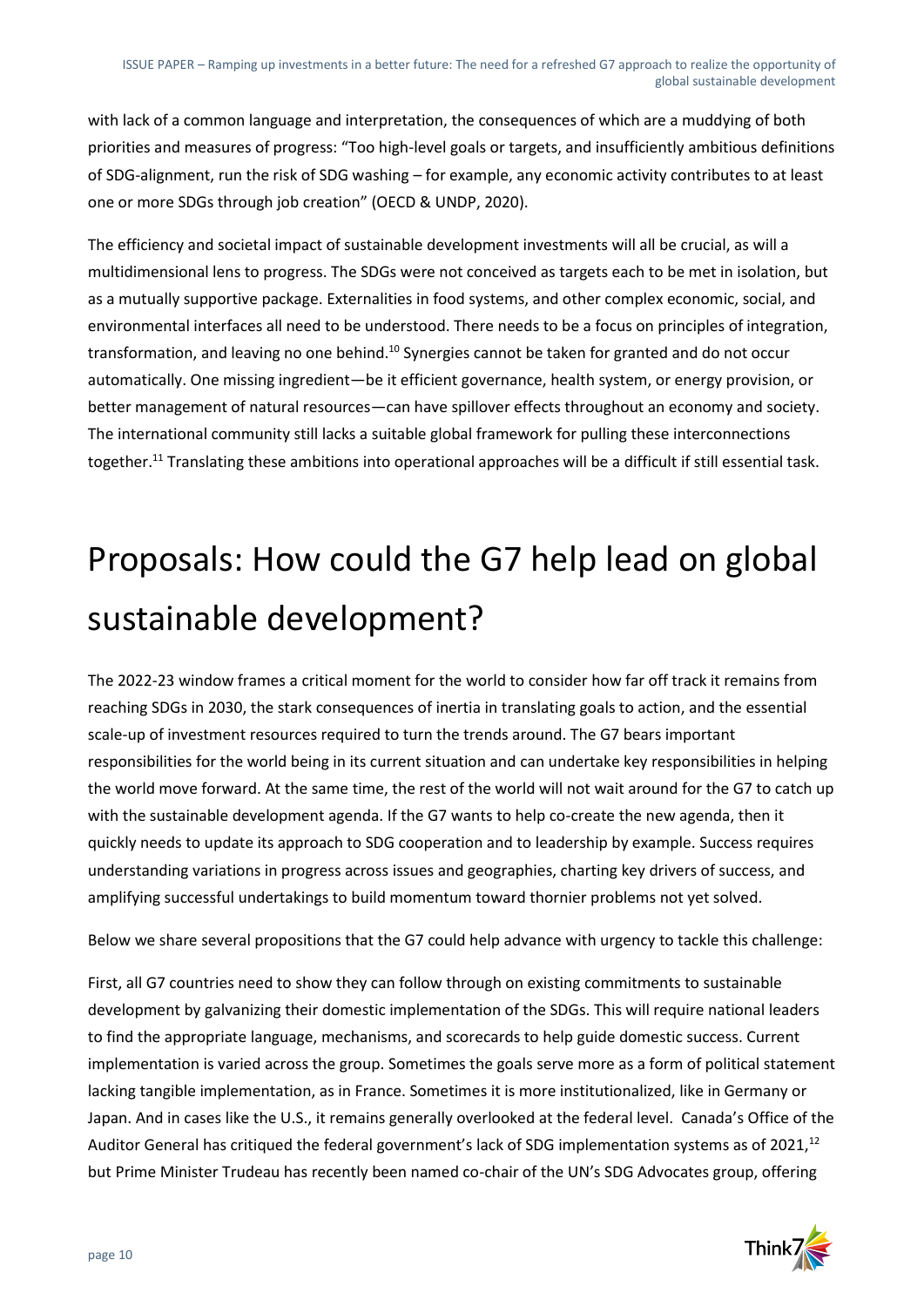an opportunity to bring greater political energy to the underlying issues – within Canada, among G7 peers, and across external partners.

Second, G7 countries have a unique opportunity, especially after Secretary Yellen's recent statements, to reframe and redress a generation-scale problem in the massive scale-up of public and private resources needed to finance global sustainable development. This requires a merger of the climate, infrastructure, and SDG financing agendas that interconnect at both national and international levels. The G7 can make the case that SDG alignment does not represent an extra cost, but an investment in long term economic growth and resilience. The group also needs to recognize, for example, that China has been transitioning from a discourse of infrastructure-focused international partnerships to those focused on productive investments and trade. G7 countries can promote an expansive picture too: mobilizing finance for sustainable infrastructure as a path to boosting productive investments, innovation, and enhanced supply chains.

Third, as leading shareholders of multilateral development banks, the G7 can partner with other countries to instigate profound changes and orders-of-magnitude increases in scale of operations, outcome-oriented governance reform, and, probably, business model restructuring to align with SDG achievement.<sup>13</sup> They can also explore innovative global funding sources, for instance via an international financial transactions tax, with revenues targeted towards global SDG achievement. The G7 could partner with the G20 to spearhead such an effort, building on the advances and limitations of the October 2021 OECD/G20 Inclusive Framework on base erosion and profit shifting.<sup>14</sup>

Fourth, G7 countries should take a leadership role in advancing the SDG alignment of public and private finance, as launched under French G7 presidency, and developed by the OECD and UNDP.<sup>15</sup> and the Italian G20 presidency. <sup>16</sup> This requires a broad agenda, ranging from establishing a system to tag and label SDGrelated domestic public expenditures, to clarifying systems for leveraging private finance through public development banks and other public institutions. G7 countries and their development institutions can play the role of enablers and catalyzers of sustainable development finance. Crucially, the G7 cannot "cherry pick" issues and approaches to meet its SDG responsibilities. Investing to fulfill certain SDGs but not others would represent an abdication in global responsibilities for such a major share of the world economy. Initiated by this German G7 presidency, the Japanese G7 presidency in 2023 could further push for concrete actions and proposals related to the SDG alignment.

Fifth**,** any G7 effort relating to infrastructure should be pursued in the larger context of existing efforts and the 2023 moment for the SDGs. For example, G7 efforts can be consistent and coordinated with existing G20 initiatives on infrastructure, such as Source, the multilateral platform for sustainable infrastructure. As described further below, the G7 could also build on the G20's principles for "quality infrastructure" to pioneer the definition of relevant norms and standards. This could expand to include norms and standards for the protection of privacy and democratic space.<sup>17</sup>

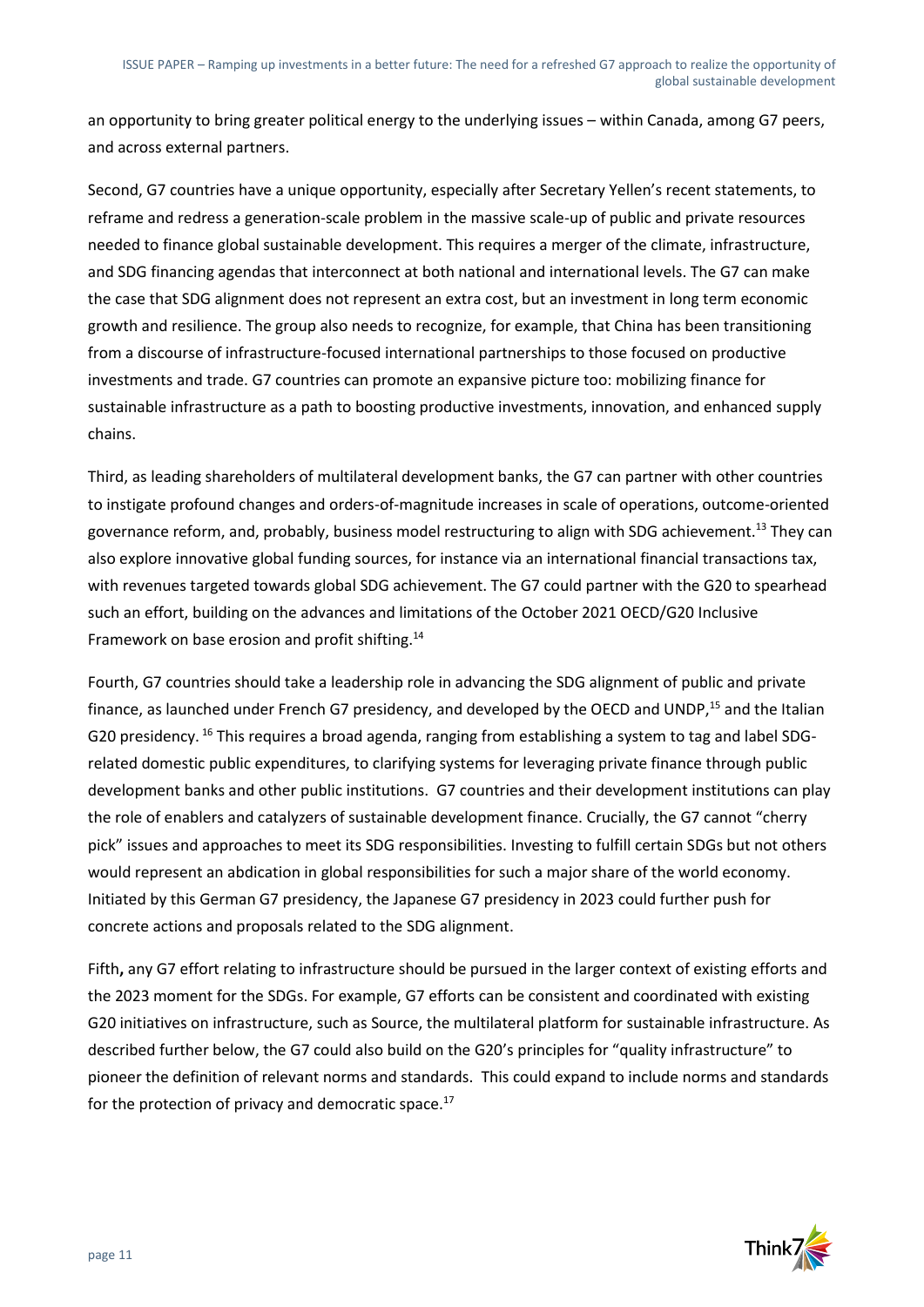More broadly, the members of our T7 task force on international cooperation have put forward a range of important ideas for the G7 to consider. These include:

- Supporting the launch of integrated "meta standards" for sustainable, quality infrastructure, emphasizing alignment between the parallel Blue Dot Network and FAST-Infra initiatives, and then supporting adoption and technical assistance as required across G7 natures and infrastructure developers in EMDEs [\(Losos and Fetter\)](https://nam10.safelinks.protection.outlook.com/?url=https%3A%2F%2Fwww.think7.org%2Fpublication%2Ffostering-a-common-approach-to-sustainable-and-quality-infrastructure%2F&data=05%7C01%7CJMcArthur%40brookings.edu%7C638bb63974e44c2b0cab08da4215629d%7C0a02388e617845139b8288b9dc6bf457%7C1%7C0%7C637894956908048525%7CUnknown%7CTWFpbGZsb3d8eyJWIjoiMC4wLjAwMDAiLCJQIjoiV2luMzIiLCJBTiI6Ik1haWwiLCJXVCI6Mn0%3D%7C1000%7C%7C%7C&sdata=FibJ7xk6o%2BzFgaH6%2FugjoWzlX0eyn5eRtZf1BxfobhA%3D&reserved=0)
- Creating a Global Resilience Council as a mechanism to bring multilateral and non-state actors together for large-scale responses to non-military crises affecting humanity and planetary stability [\(Kostakos and Gleckman\)](https://nam10.safelinks.protection.outlook.com/?url=https%3A%2F%2Fwww.think7.org%2Fpublication%2Fa-global-resilience-council-as-un-security-council-for-human-security-issues-like-climate-and-pandemics%2F&data=05%7C01%7CJMcArthur%40brookings.edu%7C638bb63974e44c2b0cab08da4215629d%7C0a02388e617845139b8288b9dc6bf457%7C1%7C0%7C637894956908048525%7CUnknown%7CTWFpbGZsb3d8eyJWIjoiMC4wLjAwMDAiLCJQIjoiV2luMzIiLCJBTiI6Ik1haWwiLCJXVCI6Mn0%3D%7C1000%7C%7C%7C&sdata=Cvhi7hkBqtmFu4NbMEAKB8cu24AC9u1YgEPyOZjg8Pk%3D&reserved=0).
- Bolstering inclusive global governance institution, by "tethering" plurilateral and multi-stakeholder venues to the strengthened efforts at the UN and other multilateral organizations [\(Beisheim,](https://nam10.safelinks.protection.outlook.com/?url=https%3A%2F%2Fwww.think7.org%2Fpublication%2Fpolicy-brief-the-g7-and-multilateralism-in-times-of-aggression-maintaining-and-strengthening-cooperative-and-inclusive-approaches-for-the-global-common-good%2F&data=05%7C01%7CJMcArthur%40brookings.edu%7C638bb63974e44c2b0cab08da4215629d%7C0a02388e617845139b8288b9dc6bf457%7C1%7C0%7C637894956908048525%7CUnknown%7CTWFpbGZsb3d8eyJWIjoiMC4wLjAwMDAiLCJQIjoiV2luMzIiLCJBTiI6Ik1haWwiLCJXVCI6Mn0%3D%7C1000%7C%7C%7C&sdata=E0gP0nrBJO4zjWEhOKN1IsvyVI8odKne2o5fLHqR3qg%3D&reserved=0)  [Berger, Brozus, and colleagues\)](https://nam10.safelinks.protection.outlook.com/?url=https%3A%2F%2Fwww.think7.org%2Fpublication%2Fpolicy-brief-the-g7-and-multilateralism-in-times-of-aggression-maintaining-and-strengthening-cooperative-and-inclusive-approaches-for-the-global-common-good%2F&data=05%7C01%7CJMcArthur%40brookings.edu%7C638bb63974e44c2b0cab08da4215629d%7C0a02388e617845139b8288b9dc6bf457%7C1%7C0%7C637894956908048525%7CUnknown%7CTWFpbGZsb3d8eyJWIjoiMC4wLjAwMDAiLCJQIjoiV2luMzIiLCJBTiI6Ik1haWwiLCJXVCI6Mn0%3D%7C1000%7C%7C%7C&sdata=E0gP0nrBJO4zjWEhOKN1IsvyVI8odKne2o5fLHqR3qg%3D&reserved=0).
- Reinvigorating UN budgets through a joint approach to increasing assessed contributions [\(Weinlich,](https://nam10.safelinks.protection.outlook.com/?url=https%3A%2F%2Fwww.think7.org%2Fpublication%2Freinforcing-united-nations-funding-how-the-g7-can-strengthen-multilateralism%2F&data=05%7C01%7CJMcArthur%40brookings.edu%7C638bb63974e44c2b0cab08da4215629d%7C0a02388e617845139b8288b9dc6bf457%7C1%7C0%7C637894956908048525%7CUnknown%7CTWFpbGZsb3d8eyJWIjoiMC4wLjAwMDAiLCJQIjoiV2luMzIiLCJBTiI6Ik1haWwiLCJXVCI6Mn0%3D%7C1000%7C%7C%7C&sdata=WcnqakBpQ81EZCeNRDGHLZVUjI1ZkL0TMcMYdBt%2B5kA%3D&reserved=0)  [Gurajani, and Haug\)](https://nam10.safelinks.protection.outlook.com/?url=https%3A%2F%2Fwww.think7.org%2Fpublication%2Freinforcing-united-nations-funding-how-the-g7-can-strengthen-multilateralism%2F&data=05%7C01%7CJMcArthur%40brookings.edu%7C638bb63974e44c2b0cab08da4215629d%7C0a02388e617845139b8288b9dc6bf457%7C1%7C0%7C637894956908048525%7CUnknown%7CTWFpbGZsb3d8eyJWIjoiMC4wLjAwMDAiLCJQIjoiV2luMzIiLCJBTiI6Ik1haWwiLCJXVCI6Mn0%3D%7C1000%7C%7C%7C&sdata=WcnqakBpQ81EZCeNRDGHLZVUjI1ZkL0TMcMYdBt%2B5kA%3D&reserved=0).
- Prioritizing World Trade Organization reforms to speed the flow of pandemic-fighting goods, reach agreement on fishery subsidies, and avoid new export barriers in response to the war Ukraine [\(Mildner, Schmucker, Brandi, and colleagues\)](https://nam10.safelinks.protection.outlook.com/?url=https%3A%2F%2Fwww.think7.org%2Fpublication%2Fwto-2-0-making-the-multilateral-trading-system-fit-for-the-21st-century-and-how-the-g7-can-help%2F&data=05%7C01%7CJMcArthur%40brookings.edu%7C638bb63974e44c2b0cab08da4215629d%7C0a02388e617845139b8288b9dc6bf457%7C1%7C0%7C637894956908048525%7CUnknown%7CTWFpbGZsb3d8eyJWIjoiMC4wLjAwMDAiLCJQIjoiV2luMzIiLCJBTiI6Ik1haWwiLCJXVCI6Mn0%3D%7C1000%7C%7C%7C&sdata=oXXPVBodElxMHmC565T6vB2gK06vdk4jKwSUFFBqgKQ%3D&reserved=0).
- Establishing a G7 Partnership with Africa, analogous to the G20 Compact with Africa, to improve cooperation on critical issues relating to health, climate, and commercial affairs (Spanaus, Kiefer, [Berger and colleagues\)](https://nam10.safelinks.protection.outlook.com/?url=https%3A%2F%2Fwww.think7.org%2Fpublication%2Fpolicy-brief-a-seat-at-the-table-a-g7-partnership-with-africa%2F&data=05%7C01%7CJMcArthur%40brookings.edu%7C638bb63974e44c2b0cab08da4215629d%7C0a02388e617845139b8288b9dc6bf457%7C1%7C0%7C637894956908048525%7CUnknown%7CTWFpbGZsb3d8eyJWIjoiMC4wLjAwMDAiLCJQIjoiV2luMzIiLCJBTiI6Ik1haWwiLCJXVCI6Mn0%3D%7C1000%7C%7C%7C&sdata=gA0BbsqysUuRqMIpU5L%2BNS4wmkzOo628ux10GUf3VFA%3D&reserved=0).
- Strengthening support to forcibly displaced people through social networks and mobility strategies [\(Etzold, Wagner and Kasiaficas\)](https://nam10.safelinks.protection.outlook.com/?url=https%3A%2F%2Fwww.think7.org%2Fpublication%2Fpeople-first-new-solutions-to-the-challenge-of-displacement%2F&data=05%7C01%7CJMcArthur%40brookings.edu%7C638bb63974e44c2b0cab08da4215629d%7C0a02388e617845139b8288b9dc6bf457%7C1%7C0%7C637894956908048525%7CUnknown%7CTWFpbGZsb3d8eyJWIjoiMC4wLjAwMDAiLCJQIjoiV2luMzIiLCJBTiI6Ik1haWwiLCJXVCI6Mn0%3D%7C1000%7C%7C%7C&sdata=TvwGZsbTZMBenkgLo2I%2BBDhnArA%2FYz7nPbN1P62Ioak%3D&reserved=0).
- Forging quality dialogues between the G7, the newly formed Urban 7 (U7) alliance, and the T-7, complemented by interconnections with respective G20-linked bodies, along with an "infrastructure club" counterpart to the G7's recently introduced climate club ([Buchoud, Arthur,](https://www.think7.org/publication/a-g7-infrastructure-club-mobilizing-the-transformative-power-of-cities-to-support-multilateralism-and-the-agenda-2030-in-post-covid-g7-g20/)  [Bai, and colleagues\)](https://www.think7.org/publication/a-g7-infrastructure-club-mobilizing-the-transformative-power-of-cities-to-support-multilateralism-and-the-agenda-2030-in-post-covid-g7-g20/).
- Increasing investments and policy attention to peacebuilding efforts, with an emphasis on gender equality and connecting local with global efforts [\(Dobson\)](https://nam10.safelinks.protection.outlook.com/?url=https%3A%2F%2Fwww.think7.org%2Fpublication%2Fg7-investment-in-peacebuilding-for-the-global-common-good%2F&data=05%7C01%7CJMcArthur%40brookings.edu%7C638bb63974e44c2b0cab08da4215629d%7C0a02388e617845139b8288b9dc6bf457%7C1%7C0%7C637894956908048525%7CUnknown%7CTWFpbGZsb3d8eyJWIjoiMC4wLjAwMDAiLCJQIjoiV2luMzIiLCJBTiI6Ik1haWwiLCJXVCI6Mn0%3D%7C1000%7C%7C%7C&sdata=BaYpV7WIQzxTFII89Va8Gc0pqWYKNZQhy13k%2Fmg57fU%3D&reserved=0).
- Deploying "future design" methods in G7 meetings to unlock innovation and creativity among participating leaders [\(Saijo, Shrivastava, Setälä and colleagues\)](https://nam10.safelinks.protection.outlook.com/?url=https%3A%2F%2Fwww.think7.org%2Fpublication%2Ffuture-design%2F&data=05%7C01%7CJMcArthur%40brookings.edu%7C638bb63974e44c2b0cab08da4215629d%7C0a02388e617845139b8288b9dc6bf457%7C1%7C0%7C637894956908048525%7CUnknown%7CTWFpbGZsb3d8eyJWIjoiMC4wLjAwMDAiLCJQIjoiV2luMzIiLCJBTiI6Ik1haWwiLCJXVCI6Mn0%3D%7C1000%7C%7C%7C&sdata=i1BQtkWKn232IIQR8dtRgXZb3ZIosOZQ5u7%2BjK5W9d8%3D&reserved=0).
- Mapping "impact hubs" that can influence SDG outcomes, linking all G7 commitments "tagging" all policy and initiatives against intended SDG consequences, while advocating for the full G20 to do the same [\(Alexandroff, Bradford, and Bien\)](https://nam10.safelinks.protection.outlook.com/?url=https%3A%2F%2Fwww.think7.org%2Fpublication%2Fidentifying-impact-hubs-for-agenda-2030-and-g7-commitment-to-agenda-2030-policy-tags-sdg-tags%2F&data=05%7C01%7CJMcArthur%40brookings.edu%7C638bb63974e44c2b0cab08da4215629d%7C0a02388e617845139b8288b9dc6bf457%7C1%7C0%7C637894956908048525%7CUnknown%7CTWFpbGZsb3d8eyJWIjoiMC4wLjAwMDAiLCJQIjoiV2luMzIiLCJBTiI6Ik1haWwiLCJXVCI6Mn0%3D%7C1000%7C%7C%7C&sdata=L043%2BsTyqReIazwDUDH29Z29T72chWpaMIKZKucMoIc%3D&reserved=0).
- Helping set harmonized international regulatory standards for the new digital technology trends [\(Badran\)](https://nam10.safelinks.protection.outlook.com/?url=https%3A%2F%2Fwww.think7.org%2Fpublication%2Ffinding-solutions-to-common-digital-economy-challenges-under-germanys-presidency-for-the-g7%2F&data=05%7C01%7CJMcArthur%40brookings.edu%7C638bb63974e44c2b0cab08da4215629d%7C0a02388e617845139b8288b9dc6bf457%7C1%7C0%7C637894956908048525%7CUnknown%7CTWFpbGZsb3d8eyJWIjoiMC4wLjAwMDAiLCJQIjoiV2luMzIiLCJBTiI6Ik1haWwiLCJXVCI6Mn0%3D%7C1000%7C%7C%7C&sdata=tlqnr9XU6gQipGQhLEJwbdU9n4KQwCp8fF3188BqIVc%3D&reserved=0)

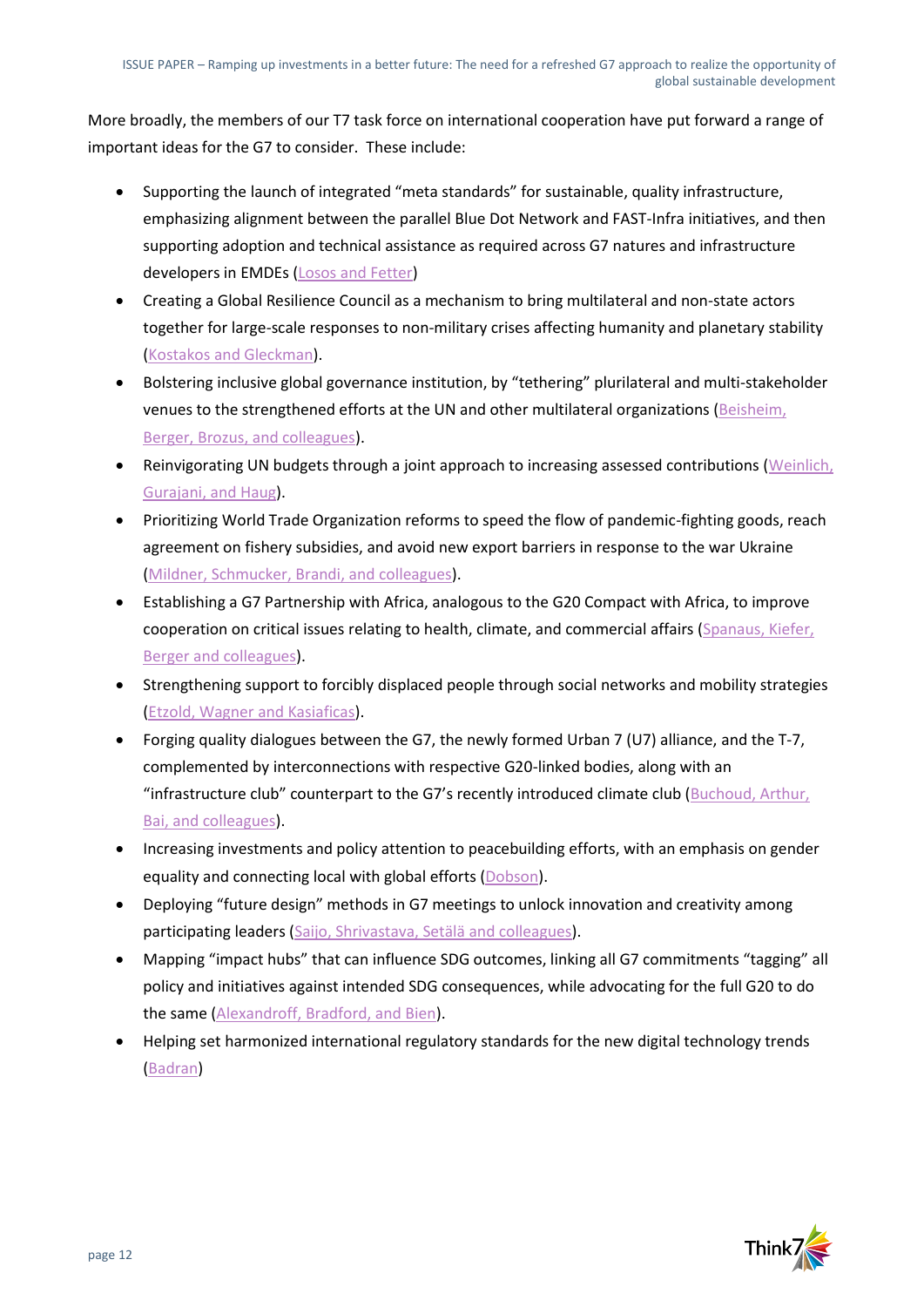## Implementations: Pressing forward on change

The policy agenda presented in this paper amounts to a fundamental rethinking of the G7's source of global influence. As a group, it remains a major economic bloc of global power, but no longer an overwhelmingly dominant global power. It needs a new approach to achieving influence, and global strains around the war in Ukraine have only amplified the urgency for change. Emerging powers have increasing flexibility regarding the nature of their geopolitical alliances and sources of partnership in the pursuit of prosperity. Paraphrasing the leader of a major global economy, the G7 must increasingly lead through the power of its example, not just the example of its power. Individual G7 governments have the opportunity and responsibility to provide decisive peer leadership in translating catchy SDG slogans into decisive implementation policies, both domestically and internationally. If they do so in concert, they can provide vital global leadership at a time when it is sorely needed.

For the remainder of 2022, the German G7 presidency can play a crucial role in helping to advance these issues, with elevated attention on sustainable development financing. As part of this, they can begin collaborating with the Japanese G7 presidency to ensure the 2023 sequence of policy meetings play a major constructive role for multilateral decision-making linked to the SDG midpoint. The former UK presidency could also join to ensure continuity and coherence of action.

A forward-looking calendar needs to prioritize cooperation with the G20's Indonesia-led presidency this year, the India-led presidency next year and the former Italian presidency, considering its engagement on the SDGs. The COP 27 climate presidency led by Egypt will also be an important interface since it aims to emphasize the need for elevated African and EMDE voices in global climate deliberations. Other events later this year can provide important venues for elevating the sustainable development financing agenda, such as the World Bank/IMF Annual Meetings in Morocco and the Finance in Common Summit co-hosted by the African Development Bank and the European Investment Bank in Abidjan.

These meetings and policy processes can all be crucial, but none will be enough on their own to create the needed changes for global sustainable development, either within the G7 or across every other country around the world. G7 leaders need "out of the box" processes to initiate requisite jumps in sustainable development investments and outcomes. New ideas, systems, and resources are all required. The G7 can forge a path by showing how the SDGs can be achieved at home, while partnering with the rest of the world to help drive collective action for all.

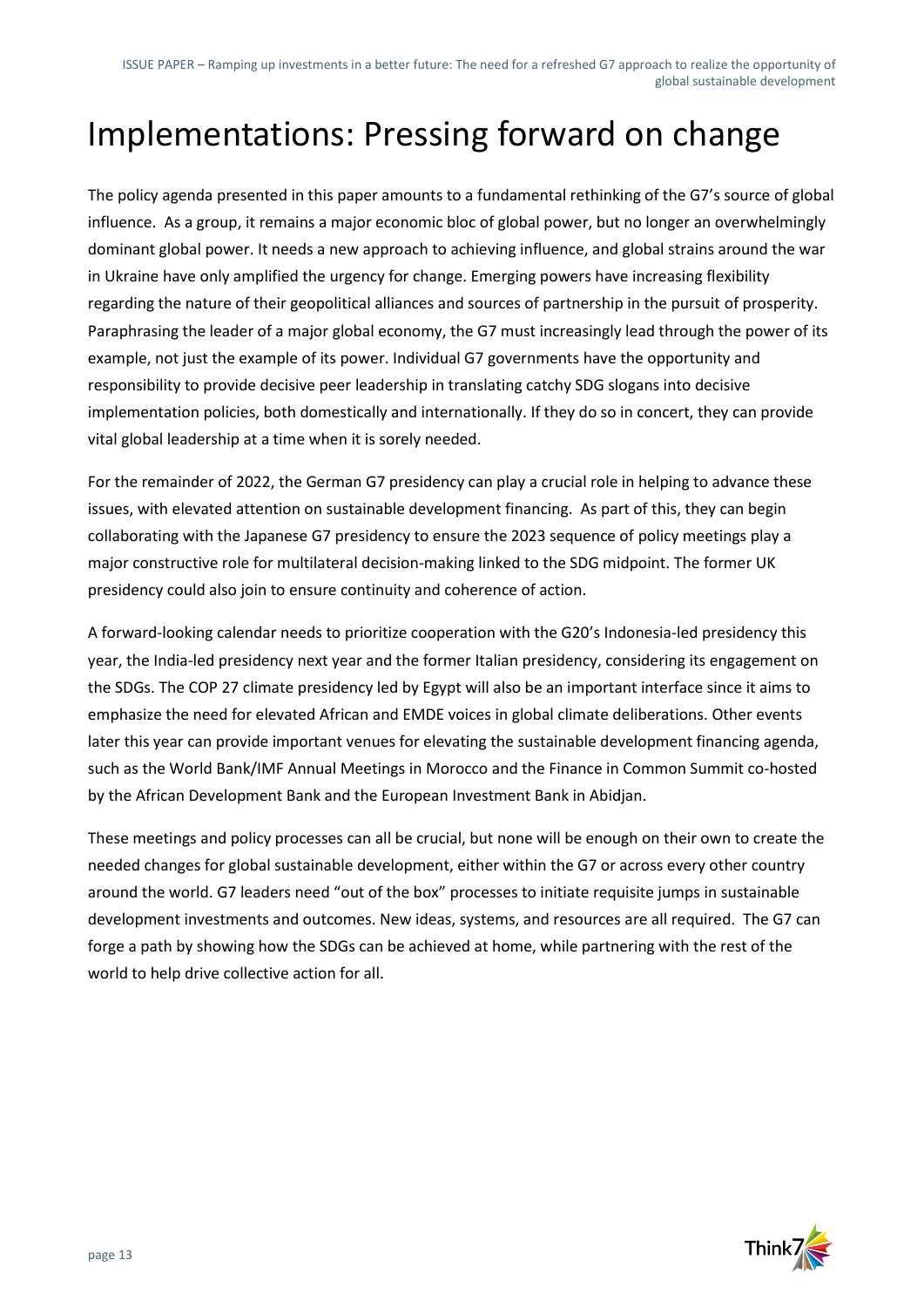## Endnotes

<sup>1</sup> J L Yellen, 2022, "<u>Remarks by Secretary of the Treasury Janet L Yellen on Way Forward for the Global Economy." April</u> 13.

<sup>2</sup> United Nations, 2015, Addis Ababa Action Agenda of the Third International Conference on Financing for Development[, https://www.un.org/esa/ffd/publications/aaaa-outcome.html](https://www.un.org/esa/ffd/publications/aaaa-outcome.html)

<sup>3</sup> H Kharas and JW McArthur, 2021, "Rethinking development: Broadening the goals and altering the approach." In *Palgrave Handbook of Comparative Economics* (edited by E Douarin and O Havrylyshyn). Palgrave MacMillan, pp. 563- 588.

<sup>4</sup> See T Pipa, K Rasmussen, and K Pendrak,2022, "The State of the Sustainable Development Goals in the United [States](https://www.brookings.edu/research/the-state-of-the-sustainable-development-goals-in-the-united-states/)." Policy Brief. Brookings Center for Sustainable Development and United Nations Foundation.

<sup>5</sup> See, for example, M Biggs and JW McArthur, 2018, "A Canadian North Star: Crafting an advanced economy approach to the Sustainable Development Goals." In *From Summits to Solutions: Innovations in Implementing the Sustainable Development Goals* (edited by RM Desai and colleagues). Washington, DC: Brookings Institution Press, pp. 265-301; and also JW McArthur and K Rasmussen, 2019, "[Classifying Sustainable Development Goal trajectories: A country-level](https://doi.org/10.1016/j.worlddev.2019.06.031)  [methodology for identifying which issues and people are getting left behind](https://doi.org/10.1016/j.worlddev.2019.06.031)." *World Development*. Vol. 123 (November). 104608.

<sup>6</sup> Estimates taken from underlying results in H Kharas and JW McArthur. 2019. "[Building the SDG Economy: Needs,](https://www.brookings.edu/research/building-the-sdg-economy-needs-spending-and-financing-for-universal-achievement-of-the-sustainable-development-goals/)  [spending, and financing for universal achievement of the Sustainable Development Goals](https://www.brookings.edu/research/building-the-sdg-economy-needs-spending-and-financing-for-universal-achievement-of-the-sustainable-development-goals/)." Brookings Global Working Paper 131.

<sup>7</sup> H Kharas and M Dooley. 2021. "Status check: Managing debt sustainability and development priorities through a 'Big [Push'](https://www.brookings.edu/research/status-check-managing-debt-sustainability-and-development-priorities-through-a-big-push/)." Brookings Global Working Paper 162.

<sup>8</sup> H Kharas and JW McArthur. 2019.

<sup>9</sup> OECD, 2021, Achieving SDG Results in Development Co-operation : Summary for Policy Makers.

<sup>10</sup> M Alejandra Riaño and D Barchiche, 2020, "." IDDRI Issue Brief No. 3.M

<sup>11</sup> L Sachs and J Sachs, 2021, "[Aligning business and finance with sustainable development](https://iap.unido.org/articles/aligning-business-and-finance-sustainable-development)." UNIDO Industrial Analytics Platform.

 $12$  Office of the Auditor General of Canada, 2021, ["Implementing the United Nations' Sustainable Development Goals.](https://www.oag-bvg.gc.ca/internet/English/parl_cesd_202104_01_e_43805.html)"

<sup>13</sup> See the European Think Tank Group's 2021 study, "Financing the 2030 Agenda: An SDG alignment framework for [Public Development Banks](https://ettg.eu/publications/financing-the-2030-agenda-an-sdg-alignment-framework-for-public-development-banks/)."

<sup>14</sup> See discussion, for example, in J McCarthy (2022 forthcoming), "A Bad Deal for Development: Assessing the Impacts of the New Inclusive Framework Tax Deal on Low- and Middle-Income Countries." Brookings Center for Sustainable Development Working Paper.

<sup>15</sup> OECD and UNDP, 2020, Framework for SDG Aligned Finance.

<sup>16</sup> See the 2021 "[G20 Development Ministers Communique](http://www.g20.utoronto.ca/2021/210629-development-communique.html)" and the ["G20 Rome Leaders' Declaration](http://www.g20.utoronto.ca/2021/211031-declaration.html)." available at the G20 Information Centre,

<sup>17</sup> Reference points could include the European Union's General Data Protection Regulation (GDPR) and state data ethics commissions.

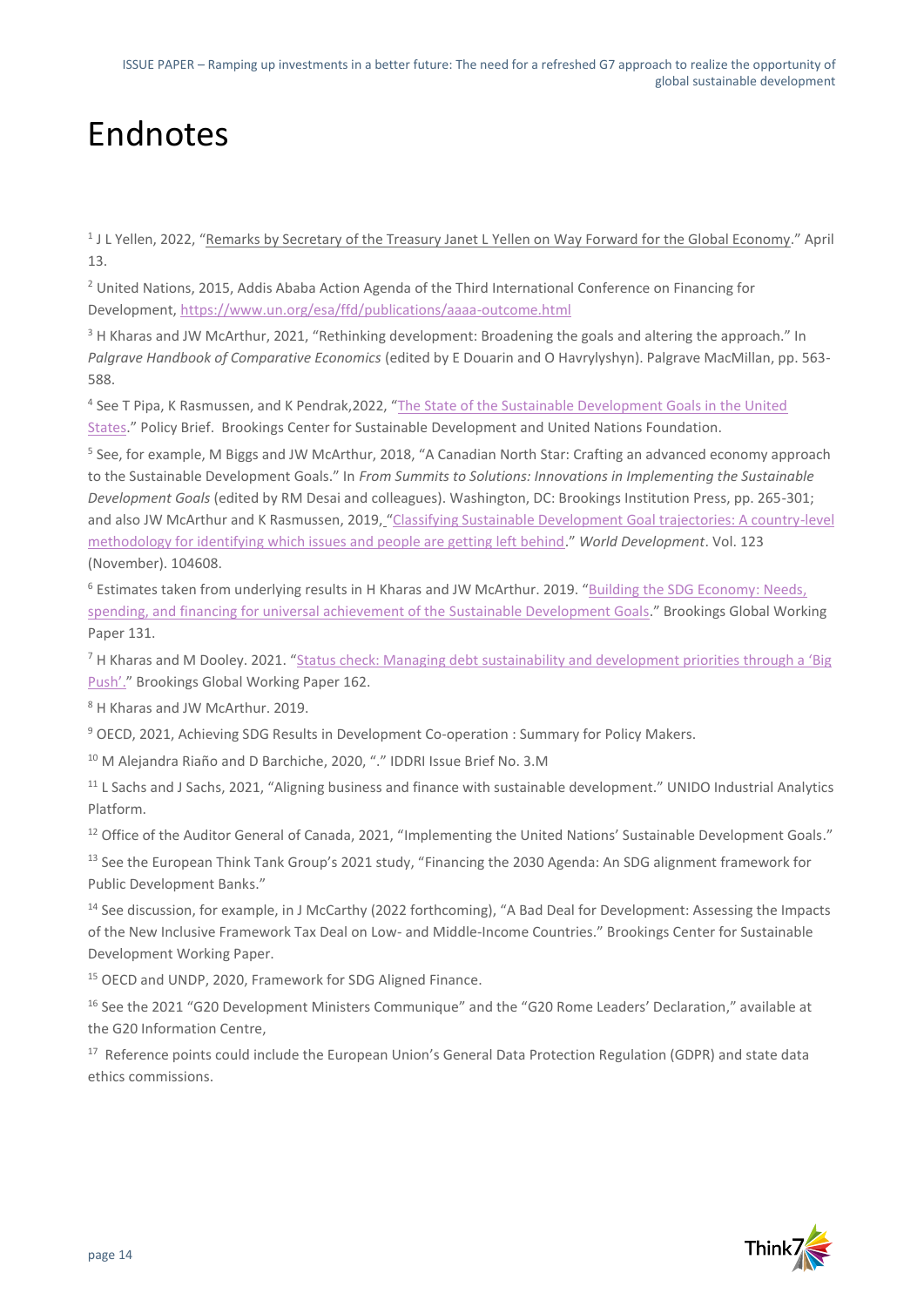### About the Authors

**Christian Kastrop –** Global Solutions Initiative



Christian Kastrop is Fellow at the Global Solutions Initiative, Fellow at the Hertie School of Governance and Honorary Professor of Finance at the Freie Universität Berlin.

From June 2020 until January 2022, he served as State Secretary at the Federal Minister of Justice and Consumer Protection.

Prior to that, he served as Director for the European Programme at Bertelsmann Foundation. From March 2014 to December 2017, he was Director of the Policy Studies Branch of the Economics Department of The Organisation for Economic Co-operation and Development (OECD). Until March 2014, he was Deputy-Director General in the German Federal Ministry of Finance's Strategy and Fiscal Policy Department, European Department and International and Finance Department. From 2006 to 2010 he served as President / Vice-President of the the Economic Policy Committee of the European Finance Ministers (ECOFIN) and of the Eurogroup in Brussels.

Mr. Kastrop holds a master's degree in economics and psychology and a PhD in economics from the University of Cologne.

**John W. McArthur –** Brookings Institution for Sustainable Development



John W. McArthur is senior fellow and director of the Center for Sustainable [Development](https://www.brookings.edu/center/center-for-sustainable-development/) at the Brookings Institution. He is also a senior adviser to the United Nations Foundation and a board governor for the [International](https://www.idrc.ca/en)  [Development Research Centre.](https://www.idrc.ca/en) He serves as a member of the UNICEF Advisory Group and of Policy Horizons Canada's Deputy Minister Steering Committee. In 2018 he co-founded the ["17 Rooms"](https://www.brookings.edu/project/17-rooms/) initiative as a new approach to catalyzing action for the Sustainable Development Goals.

He was previously the chief executive officer of Millennium Promise, the international nongovernmental organization. Prior to that he served as manager and then deputy director of the U.N. Millennium Project, Secretary-General Kofi Annan's independent advisory body mandated to recommend an action plan for achieving the Millennium Development Goals. In that role he helped to launch global MDG policy efforts, coordinating an international network of nearly 300 experts who served on 10 thematic task forces. He also oversaw a policy team that provided integrated technical advice to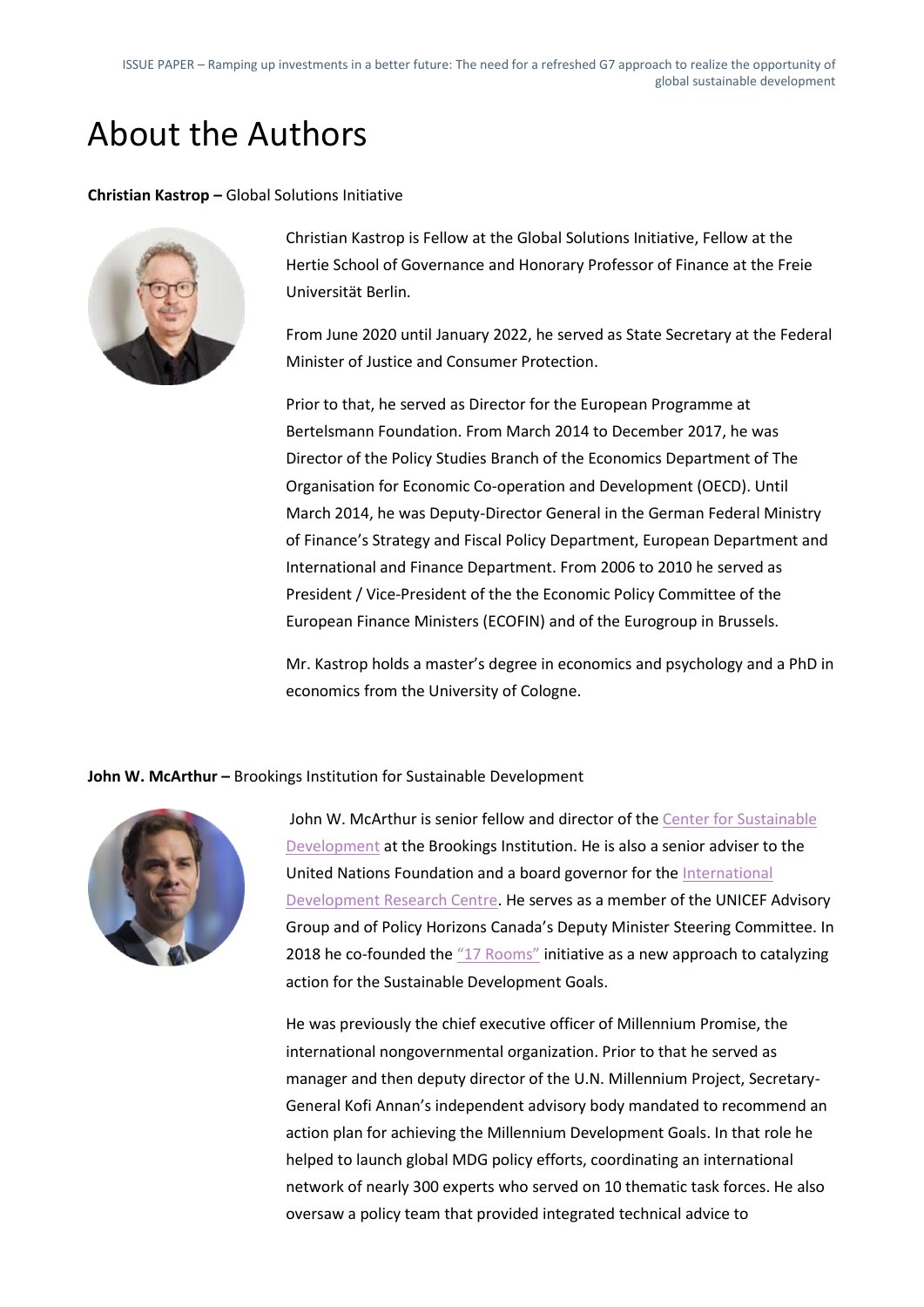governments in low-income countries around the world and served as lead editor of the project's final report, "Investing in Development: A Practical Plan to Achieve the Millennium Development Goals."

He has also been a senior fellow with the Hong Kong-based Fung Global Institute, a faculty member at Columbia's School of International and Public Affairs, and policy director at the University's Earth Institute. Earlier in his career he was a research fellow at the Center for International Development at Harvard University, where he supported the World Health Organization's Commission on Macroeconomics and Health and co-authored the "Global Competitiveness Report."

#### **Sébastien Treyer -** IDDRI



Sébastien Treyer is Executive Director of **IDDRI**, since January 2019 (he joined the institute in 2010 as Director of Programmes). He is also Chairman of the Scientific and Technical Committee of the French Global Environment Facility (FFEM) and member of the Lead Faculty of the Earth System Governance Network. A graduate from École Polytechnique, chief engineer of the Corps of Bridges, Water and Forests, and PhD in environmental management, he was in charge of foresight studies at the French Ministry of the Environment, and played an active role in leading the interface between science and policy and scientific programming at the European Commission, the French National Research Agency, and territorial actors such as the Seine Normandy Water Agency.